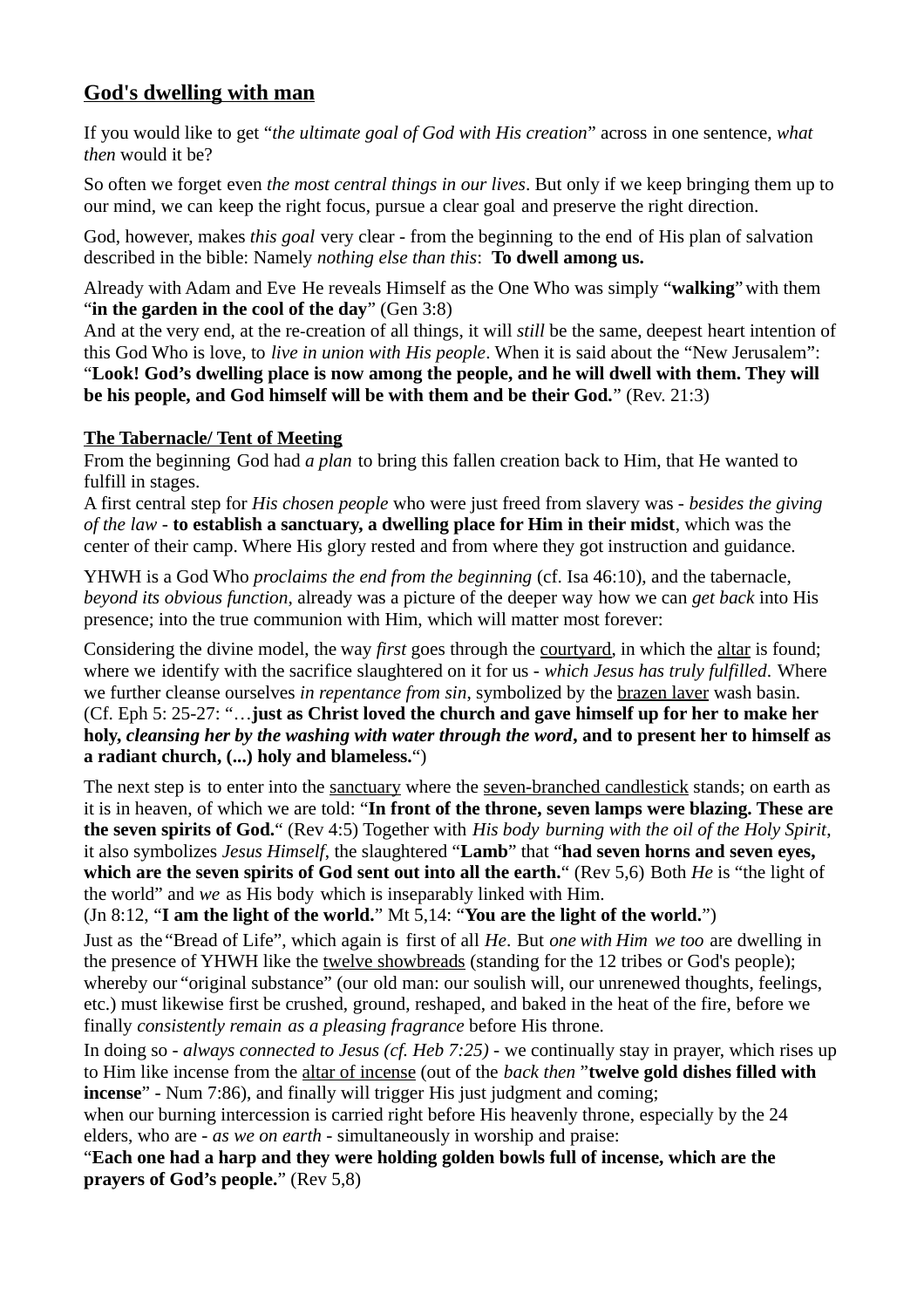The direct presence of the LORD is finally expressed in the Ark of the Covenant, which was located behind it in the Holy of Holies.

It was not until *Jesus' sacrificial dead* that the curtain in the temple was torn down, that kept it shut and separated from the *simple sanctuary* up to that point. But now it is accessible to all of us, insofar as we - *led by and surrendered to the Holy Spirit* - get on this *here described path* of sanctification and separation, of abiding and worshiping before Him.

## **The Tent of David**

Later *the temple* was built in which, nevertheless, the same principles continued to prevail. Still *only levitical priests* could enter the sanctuary, and *only once a year* the high priest in the Holy of Holies.

However, *one man* at that time broke through this order radically, above all as a prophetic sign for the *coming, last*, up to the *messianic time*.

It was *David* who (himself a picture for the Messiah and coming Prince of Peace) brought *the Ark of the Covenant* back to Jerusalem in his days and had it put in *a simple tent* there. On the one hand the common sacrifices were continued to be made there in *this city of His* (such as the burnt offering, which also stands for our total surrender to God until our flesh is consumed in abiding before Him and turns into *His nature of holy fire*!) On the other hand David introduced a whole new practice, a *heartfelt, joyful, musical praise* that took place 24 hours a day, 7 days a week, before God's presence: "**David told the leaders of the Levites to appoint their fellow Levites as musicians to make a** 

**joyful sound with musical instruments: lyres, harps and cymbals.**" (1Chr 15,16)

"**He appointed some of the Levites to minister before the ark of the Lord, to extol, thank, and praise the Lord, the God of Israel. (…) They were to play the lyres and harps, Asaph was to sound the cymbals, and Benaiah and Jahaziel the priests were to blow the trumpets regularly before the ark of the covenant of God.**

**That day David first appointed Asaph and his associates to give praise to the Lord in this manner: Give praise to the Lord, proclaim his name; make known among the nations what he has done. Sing to him, sing praise to him; tell of all his wonderful acts. Glory in his holy name; let the hearts of those who seek the Lord rejoice. Look to the Lord and his strength; seek his face always. Remember the wonders he has done, his miracles, and the judgments he pronounced. (...)**

**David left Asaph and his associates before the ark of the covenant of the Lord to minister there regularly, according to each day's requirements.**" (1Chr 16, 4-37)

### **The restoration**

While *the Tabernacle* shows the sincerity of our sin and the way back to God, the *Tent of David* is a prophetic foreshadow of the last days, even into the millennial kingdom.

Hereby there is a prophecy that speaks precisely into our present time. Where God is bringing His people, who were scattered for almost 2000 years throughout the world, but whose identity He yet caused to be preserved, back into *His* or *their land*. Where *along with this exact thing* He yet promises *even more*:

"**For I will give the command, and I will shake the people of Israel among all the nations (…) "In that day I will restore David's fallen shelter - I will repair its broken walls and restore its ruins - and will rebuild it as it used to be, so that they may possess the remnant of Edom and all the nations that bear my name," declares the Lord, who will do these things. "The days are coming," declares the Lord, "when the reaper will be overtaken by the plowman and the planter by the one treading grapes. New wine will drip from the mountains and flow from all the hills, and I will bring my people Israel back from exile. "They will rebuild the ruined cities and live in them. They will plant vineyards and drink their wine; they will make gardens and eat their fruit. I will plant Israel in their own land, never again to be uprooted from the land I have given them," says the Lord your God.**" (Am 9: 9-15)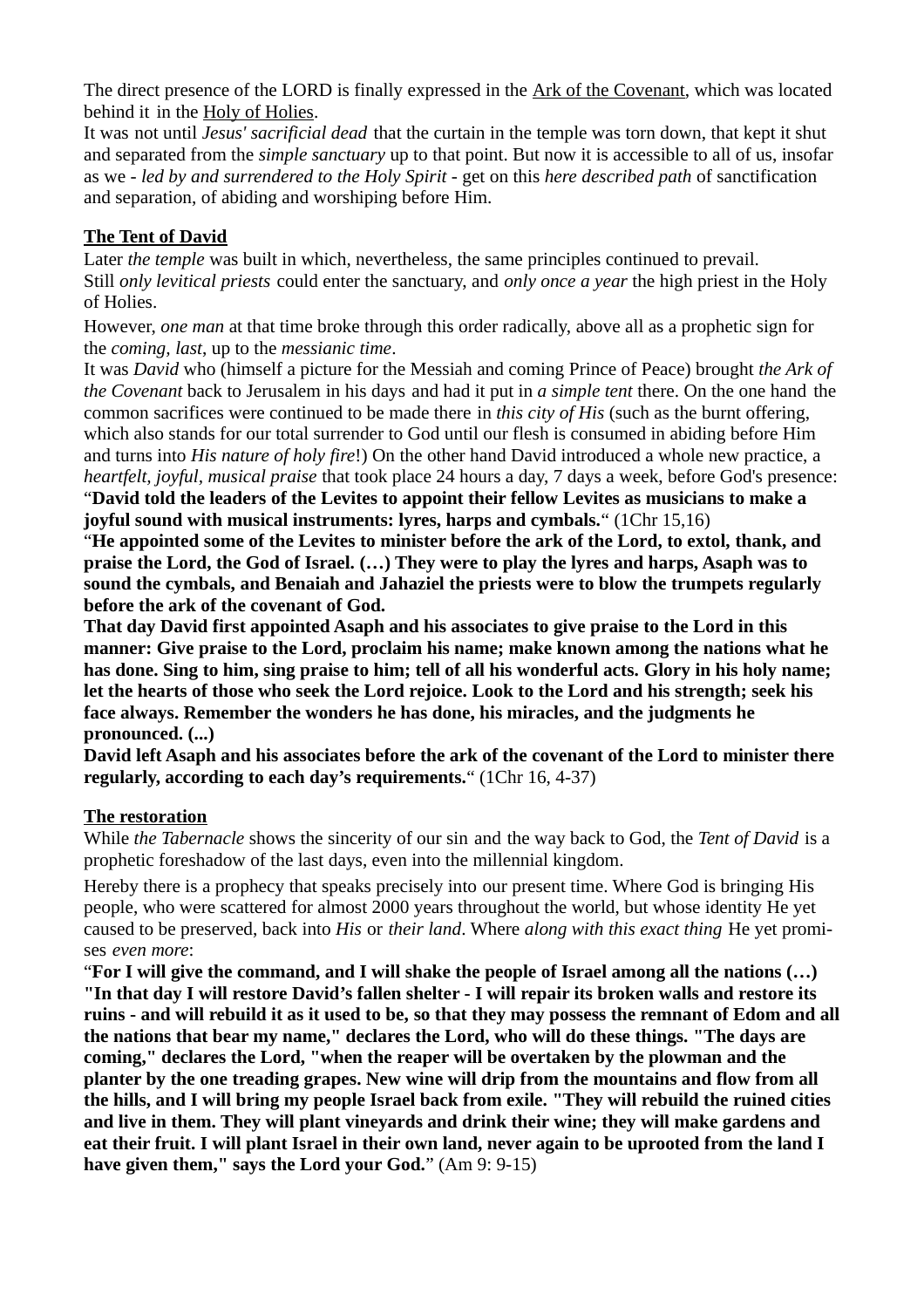We see that this promised restoration of David's Shelter, first and foremost, has clearly to do with the re-gathering of the people of Israel back to the land, through which God in that time (according to Ez 36: 19-36) concretely proves *His faithfulness towards His Word* and as a consequence thereof *the holiness of His name* on them before the eyes of all nations. (See especially Ez 36,23f.)

Beyond that it points already to the restoration of the *kingship of David*, which is promised through the Messiah, for example when it said:

"**"The days are coming,"declares the Lord,"when I will raise up for David a righteous Branch, a King who will reign wisely and do what is just and right in the land. In his days Judah will be saved and Israel will live in safety. This is the name by which he will be called: The Lord Our Righteous Savior. (...) who brought the descendants of Israel up out of the land of the north and out of all the countries where he had banished them.' Then they will live in their own land."**" (Jer 23: 5-8)

"**And he will be called Wonderful Counselor, Mighty God, Everlasting Father, Prince of Peace. Of the greatness of his government and peace there will be no end. He will reign on David's throne and over his kingdom, establishing and upholding it with justice and righteousness from that time on and forever.**" (Jes 9: 6f.)

It was exactly what the disciples were expecting at that time from *theRisen Jesus,Who had just taught them about the Kingdom of God for forty days*, when they asked Him right before His ascension: "**Lord, are you at this time going to restore the kingdom to Israel?" He said to them: "It is not for you to know the times or dates the Father has set by his own authority.**" (Acts 1: 6f.) - Whereby he thus *confirmed this,* declaring it just to be *a matter of time*! Since *first* the gospel still had to be brought to *all nations of the world* by the power of the Holy Spirit!

However, in addition to the restoration of the *house of David*, this word of the rebuilding of the "Tabernacle of David" still points in a central way also to *the reestablishment of this type of worship* David introduced at that time (also in direct preparation for the *then immediately following*, partial manifestation of *the Kingdom of God on earth* in Solomon's Jerusalem):

It was characterized by a passionate, heartfelt, joyful, musical worship in God's presence. The direct, intimate communion with Him without the need of a mediating priesthood or clergy, religious rites, extensive structures ect., which was radical at that time.

David himself did not even descend from the priestly tribe of Levi, whom, according to law, the service in the sanctuary was reserved for, but from Judah. However, it was already a picture of what God later wanted to do - *even all over the world* - and what He is indeed fulfilling in our time. Namely, to establish that kind of continual worship by His worldwide people, which prepares the way for Jesus' return; and beforehand, *as indicated in the word of Amos above*, will result in a great harvest, that is promised for these last days.

James also quotes *this same prophetic word* in Acts 15: 16f., however, adds that this event will contribute to *a multitude of people from all nations* seeking God:

"**After this I will return and rebuild David's fallen tent. Its ruins I will rebuild, and I will restore it, that the rest of mankind may seek the Lord, even all the Gentiles who bear my name, says the Lord, who does these things'- things known from long ago.**"

#### **A new song**

We see today *in all parts of the world* how God is leading His church into this *place of worship*, He calls people *everywhere* to establish (24/7) houses of prayer, where His praise is increasingly not ceasing anymore. How the word of Mal 1:11 is more and more fulfilled, where the Most High promises:

"**My name will be great among the nations, from where the sun rises to where it sets. In every place incense and pure offerings will be brought to me, because my name will be great among the nations," says the Lord Almighty.**"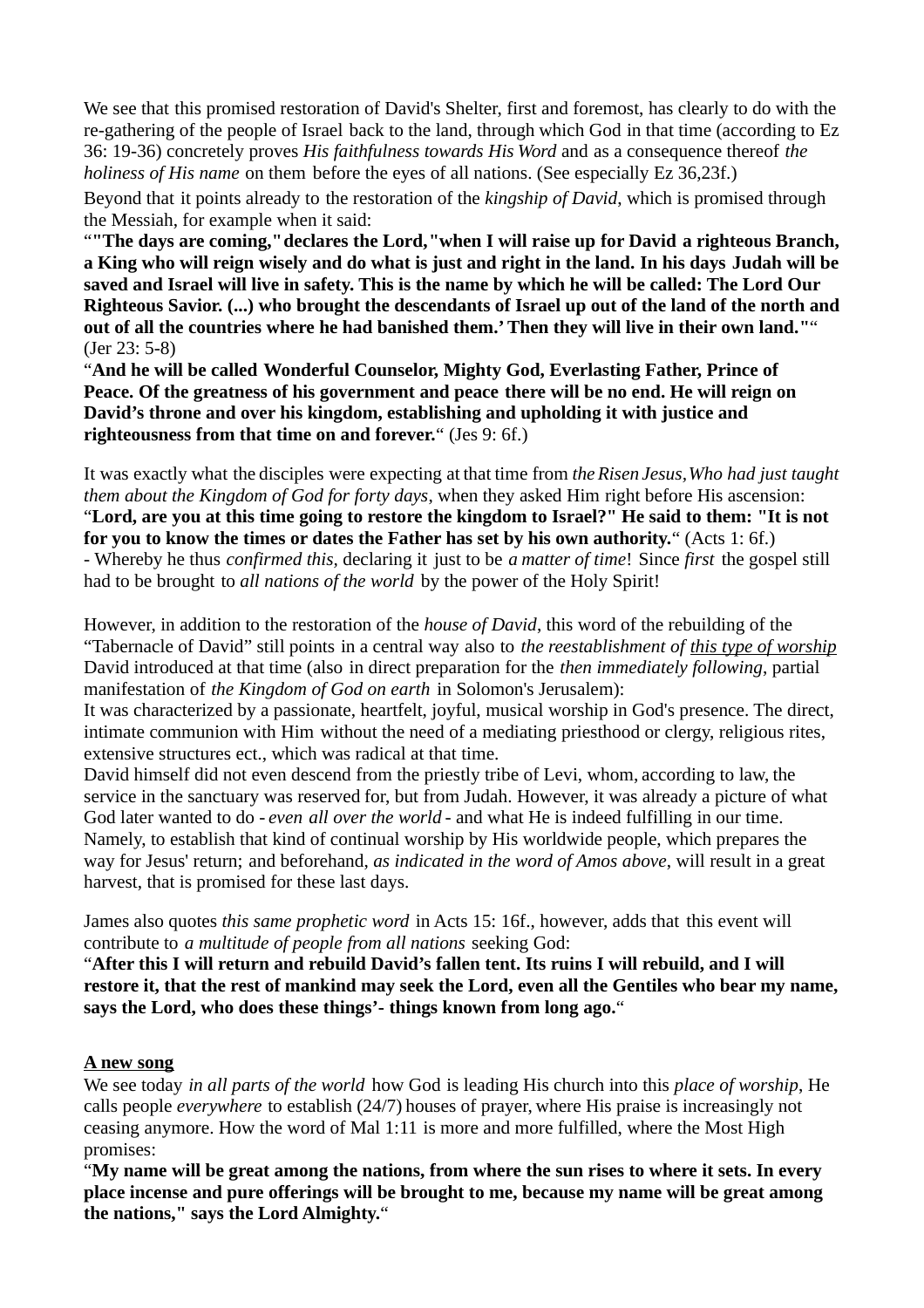We see God causing this "New Song" to come forth, that *in many places* is connected with Jesus coming back - *along with bringing righteous judgment* - and raising up the kingdom of the Father on earth:

"**Sing to the Lord a new song; sing to the Lord, all the earth. (...) Let all creation rejoice before the Lord, for he comes, he comes to judge the earth. He will judge the world in righteousness and the peoples in his faithfulness.**" (Ps 96: 1.13; cf. Ps 98)

"**Praise the Lord. Sing to the Lord a new song, his praise in the assembly of his faithful people. (...) May the praise of God be in their mouths and a double-edged sword in their hands, to inflict vengeance on the nations and punishment on the peoples, to bind their kings with fetters, their nobles with shackles of iron, to carry out the sentence written against them this is the glory of all his faithful people. Praise the Lord.**" (Ps 149: 1-9)

 "**Sing to the Lord a new song, his praise from the ends of the earth (...) Let them give glory to the Lord and proclaim his praise in the islands. The Lord will march out like a champion, like a warrior he will stir up his zeal; with a shout he will raise the battle cry and will triumph over his enemies. "For a long time I have kept silent, I have been quiet and held myself back. But now, like a woman in childbirth, I cry out, I gasp and pant. I will lay waste the mountains and hills...**" (Jes 42: 10-15)

"**And they sang a new song, saying: "You are worthy to take the scroll and to open its seals, because you were slain, and with your blood you purchased for God persons from every tribe and language and people and nation. You have made them to be a kingdom and priests to serve our God, and they will reign on the earth."**" (Rev 5: 9f.)

### **Eternal meaning**

Thus it will be *this musical praise, this heartfelt adoration motivated by passionate love*, that will literally get,"draw" and move Jesus to return in power, to take the throne of David in His city of Jerusalem, and to reign (first for a thousand years on *this earth*, and then forevermore in *the newly created Jerusalem coming down from heaven* - see Revelation 20/21) with His saints.

So the prophet Isaiah finally promises for this coming time:

"**When the oppressor is no more, and destruction has ceased, and he who tramples underfoot has vanished from the land, then a throne will be established in steadfast love, and on it will sit in faithfulness in the tent of David one who judges and seeks justice and is swift to do righteousness.**" (Isa 16: 4f. ESV)

Specifically in the "Tent of David" the Messiah is prophesied to take his place. - Not in a *palace* or the like, but in *this place of direct presence, worship and praise*. Whereby *already back then in the tabernacle of Moses* the *Kerubim-adorned cover plate of the Ark of the Covenant* indicated the *throne of God* Who rules among these heavenly beings.

May we begin *now* to set up this throne for Him, Who is dwelling in

"**the praises of Israel.**" (Ps 22,4 ESV)

May we *already now* get to know Him in this place of prayer, worship and praise! *Already now* be deeply connected with Him in it and interact with Him out of it, how we will *then* continue to do *in its essence* for all eternity.

May we *already now* become more and more aligned with His will and His ways, which are so much higher than ours (cf. Isa 55: 9), but are crucial for us to get to know them and walk in them more and more; especially in this upcoming time, which will be challenging, but also glorious and powerful! We can only *love* Him if we *know* Him; and we can only *know* Him if we *give Him our time* very concretely.

May we love His presence as David loved it; prepare a place for it in our midst and not depart from it anymore.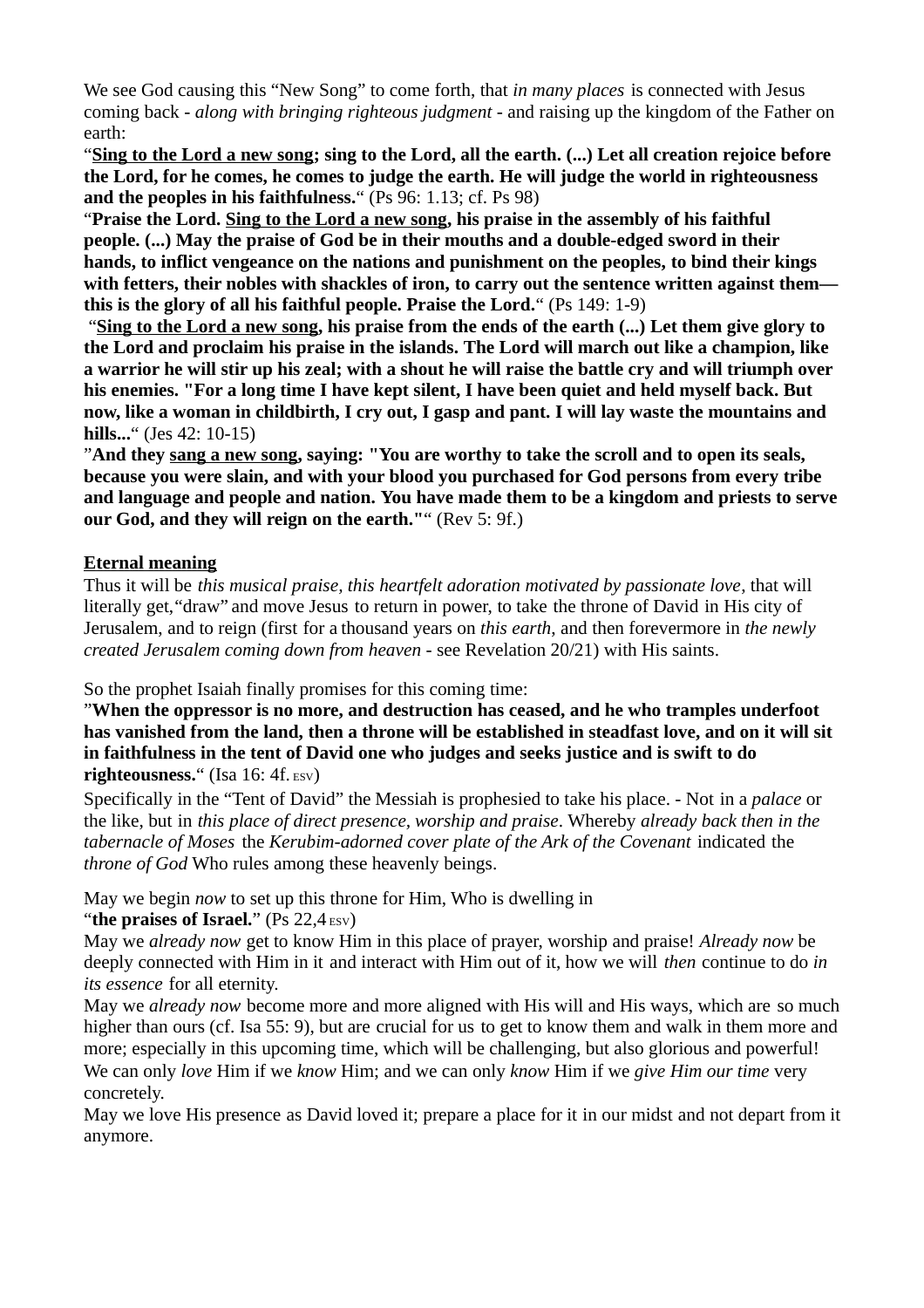Every single revival in history - *including the one at Pentecost* - was *invariably always* associated with prior *unanimous prayer*. (Cf. Acts 2: 1) - Which is why *unity in the Spirit and in prayer between the children of God from various confessional backgrounds* is an important part of this prayer movement that is initiated by the Holy Spirit in our days!

Thus, likewise the coming outpouring of the Holy Spirit on all flesh, promised in Joel 3, will certainly depend on *whether - or in which intensity* - God's people have prepared themselves in advance, have come together in humility, and - *by remaining in His presence and His Word -* are *themselves* awakened, filled with His Spirit and renewed by Him in their whole being.

#### **Building His house**

The reality of this sanctuary where His presence finds a resting place, this house of God which He calls a "house of prayer for all nations" (cf. Is 56: 7), will ultimately be established *more than anywhere else* in *the specific place* God has chosen for Him *from the beginning* and *for ever*; where *already David* brought the ark and worshiped: Which is in the heart of the city of *Jerusalem*. (Compare 2Chr 3:1; Isa 56:7; 24:23; Ez 43: 4-7; Ps 2:6; ...)

But this is far from being the *only fulfillment*, as *the above mentioned scriptures* make clear, where God promises that *the whole world* will give praise and honor to His name.

Therefore, *this present call* goes out to *us all,* to build His house: In us personally, but also *sacred places of collective prayer full of His presence*, which are absolutely important to it!

The book of Haggai is *one single call* to build "His Temple". - To create a holy place *according to His conditions*, where He is able to come down and rest with His glory - even in *our worshiping communities*. To get out of a self-centered, relatively fruitless life, because we know it's time to participate in *building on it*!

Because: "**"Is it a time for you yourselves to be living in your paneled houses, while this house remains a ruin? (...) Go up into the mountains and bring down timber and build my house, so that I may take pleasure in it and be honored," says the Lord."You expected much, but see, it turned out to be little. What you brought home, I blew away. Why?"declares the Lord Almighty."Because of my house, which remains a ruin, while each of you is busy with your own house.**" (Hag 1: 4-9)

 "**This is what the Lord Almighty says: 'In a little while I will once more shake the heavens and the earth, the sea and the dry land. I will shake all nations, and what is desired by all nations will come, and I will fill this house with glory,' says the Lord Almighty. 'The silver is mine and the gold is mine,' declares the Lord Almighty. 'The glory of this present house will be greater than the glory of the former house,' says the Lord Almighty. 'And in this place I will grant peace,' declares the Lord Almighty**." (Hag 2: 6-9)

God promises *glory* if a dwelling place is prepared for Him, and *this* will always be the result of genuine devotion to Him in worship and praise. To the abundance, of course, when Jesus returns, but *in its nature* likewise *already before*, as even during the completion of the temple in Jerusalem in the times of *Solomon*, the "*King of Peace*", who is likewise already a picture of the *gloriously returning Messiah*, Whose arrival is near ! Where it says:

"**The trumpeters and musicians joined in unison to give praise and thanks to the Lord. Accompanied by trumpets, cymbals and other instruments, the singers raised their voices in praise to the Lord and sang: "He is good; his love endures forever."**

**Then the temple of the Lord was filled with the cloud, and the priests could not perform their service because of the cloud, for the glory of the Lord filled the temple of God.**" (2 Chr 5: 13f.)

"**When all the Israelites saw the fire coming down and the glory of the Lord above the temple, they knelt on the pavement with their faces to the ground, and they worshiped and gave thanks to the Lord, saying, "He is good; his love endures forever."**" (2Chr 7: 3)